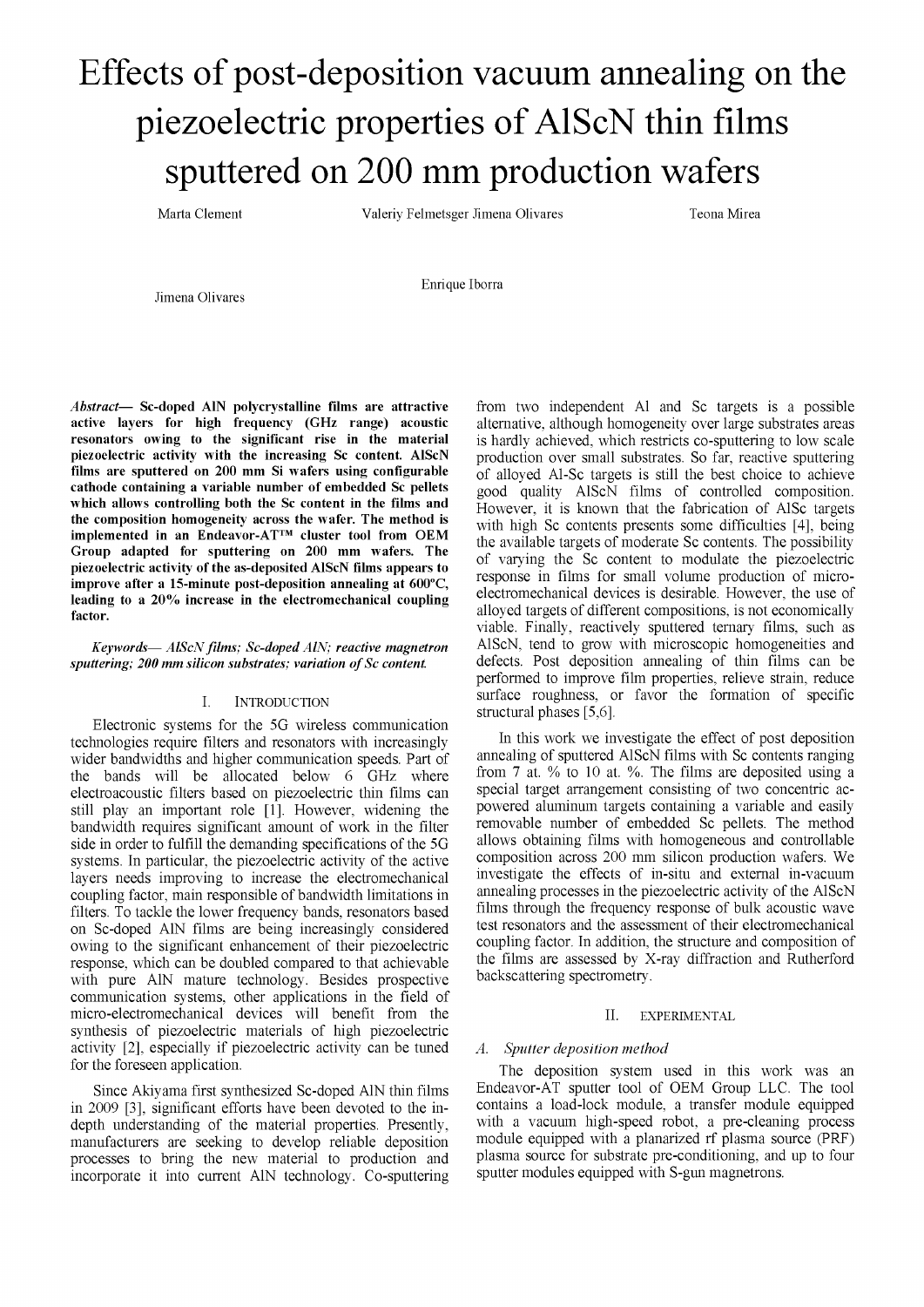A special characteristic of the S-Gun magnetron is its dual concentric target arrangement [7] composed of two independently controlled ring-shaped sputtering targets of 7" and 11" in diameter, as shown in figure 1. Reactive sputtering of oxides or nitrides is routinely achieved by powering the cathode with a 40 kHz ac power supply with a floating output directly connected to the inner (7") and outer (11") targets. This cathode arrangement provides stable and arcing-free operation along with the ability to control intrinsic stress in the sputtered films, regardless of other film properties, by controlling the ionic bombardment of the substrate. This S-gun has demonstrated its capability to deposit high-quality c-axis oriented A1N films (even of very low thickness) by reactive co-sputtering from two concentric Al targets without heating or biasing the substrates [8],





Our first attempt to grow AlScN films was to take advantage of the dual-cathode S-gun arrangement by using two single-element concentric targets of Al and Sc. However, this method failed in achieving radial homogeneity in the composition of the films. A better procedure to improve composition homogeneity along the substrate consisted in embedding Sc pellets in two concentric Al targets, as shown in figure 2. The number of pellets allows setting the Sc concentration in the films to up to 14% at., although higher Sc concentration can be achieved by using denser pellet distribution. Additionally, the Sc pellets can be substituted by Al ones to reduce the Sc content to zero. Their spatial distribution within the inner and outer targets enables adjusting homogeneity in the radial composition. It is worth noting that many authors refer the Sc content as the fraction of Sc in the AISc metallic part (x in  $Al_{(1-x)}Sc_xN_1$ ), taking for granted that the atomic percentage of nitrogen is always 50%. We prefer specifying the concentration of Sc as the molar fraction y in the compound  $AI_xSc_yN_z$ , since the N concentration in the films is not necessarily  $50\%$ , as RBS measurements reveal.

Given that the structural properties of sputtered AlScN films significantly depend on the nature and conditions of the substrates, most of the samples were deposited on 200 mm silicon wafers covered with acoustic reflectors terminated with Mo top electrodes, intended for the production of solidly mounted bulk acoustic wave resonators (SMRs). The Mo layer, which acts as the bottom electrode, was ionically cleaned in the same vacuum cycle prior to the AlScN deposition.

We attempted to grow films with two different Sc concentrations. In the two cases, we placed 14 Sc pellets in the outer target. However, to vary the final concentration in the films we used either 10 or 20 pellets (out of 20) in the inner target for the two families of films, respectively. Before the deposition of the films, the substrates were etched in PRF module (capacitively-coupled Ar plasma at rf power) and then pre-heated to about 350°C in the sputter module. In addition, the wafers were intentionally heated during the first stage of the deposition process (from 50 nm to 600 nm) to improve the structure of the growing films.



Fig. 2. S-gun magnetron housing two Al concentric targets containing the inserted Sc pellets.

After deposition, some wafers were in-situ annealed in the deposition chamber with an infrared heater (we will refer to them as "in-situ annealed samples") at a pressure below  $10^{-7}$  Torr and an estimated temperature of around 500 $^{\circ}$ C. Other wafers were cut into smaller pieces, processed to produce the BAW devices and finally annealed in vacuum  $(10^{-6}$  Torr) in a well temperature-controlled quartz tube furnace at temperatures ranging between 400°C and 800°C.

## *B. Material characterization*

The 200 mm wafers were cut into  $1\times1$  cm<sup>2</sup> pieces along a radius in order to analyze their homogeneity. The atomic composition of the samples was assessed by Rutherford backscattering spectrometry (RBS) using a 5 MeV tandem accelerator. The RBS spectra were measured using 4He+ ions accelerated at 2.3 MeV impinging normally on the samples at a dose of 5  $\mu$ C. The ions backscattered at 170 $^{\circ}$ were measured with a solid state surface barrier detector with a solid angle of 3.9 msr and a resolution of 20 keV.

The AlScN films were characterized by Fourier transform infrared absorption measurements (in the reflectance mode) and by X-ray diffraction measurements to explore their preferred orientation (theta-2theta measurements) and the degree of alignment of the microcrystals along the 00\*2 direction (rocking curve around the wurtzite c-axis) [9],

Finally, to carry out the electroacoustic characterization of the films we manufactured test bulk acoustic wave (BAW) resonators over two types of acoustic reflectors; the first one composed of five alternated Al and Mo layers (providing sufficient acoustic isolation) and the second one composed of five alternated  $SiO<sub>2</sub>$  and Mo layers, which provided better acoustic isolation and improved high-temperature stamina. In the electrical tests, the reflection scattering parameter  $S_{11}$  was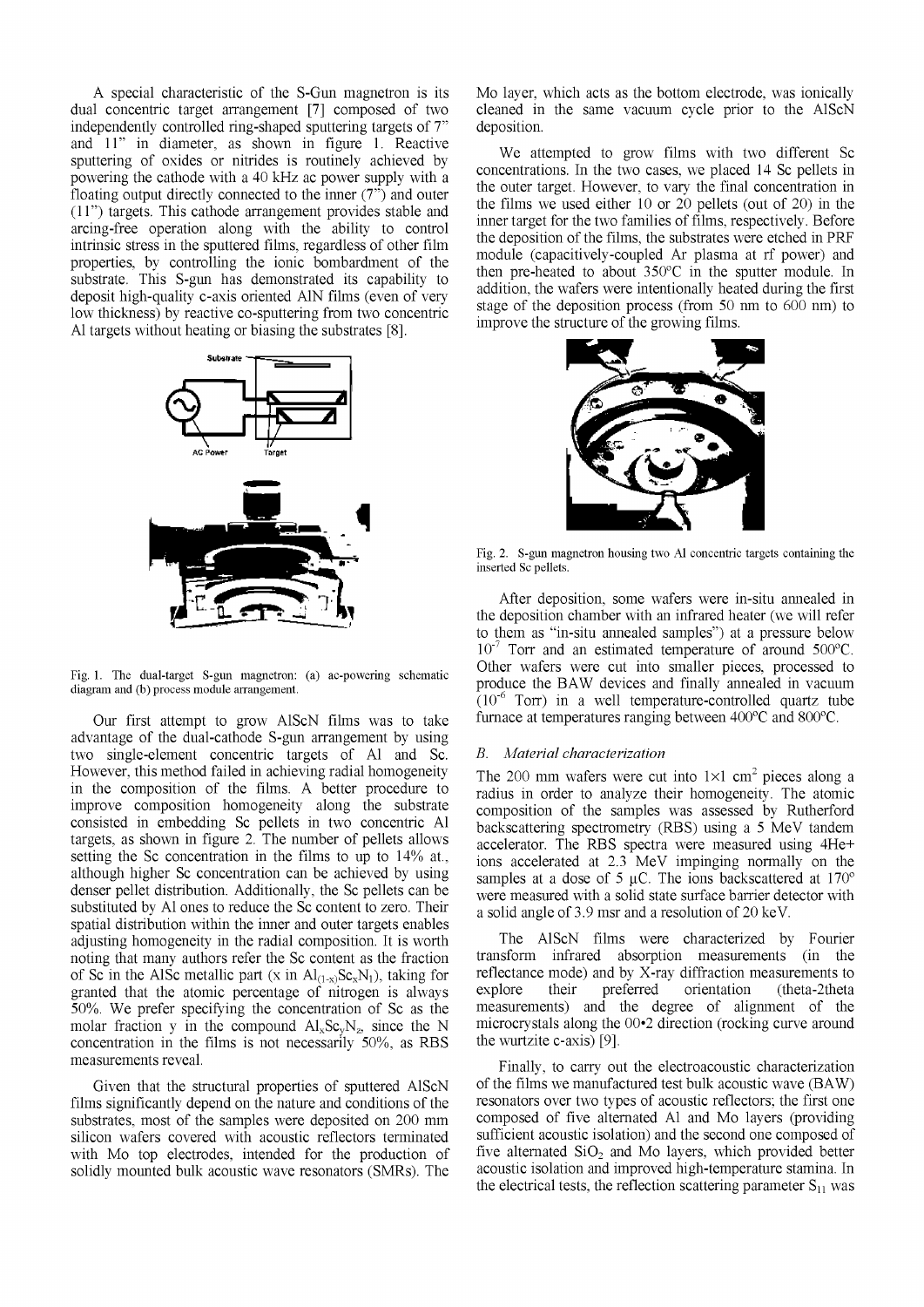measured by a network analyzer as a function of frequency, from which the electrical impedance spectrum was derived. The fitting of the electrical impedance using Mason's model [10] allowed deriving the longitudinal sound velocity, the dielectric constant and the electromechanical coupling factor  $(k<sup>2</sup>)$  of the AlScN films. The latter is characteristic of the material and almost independent of the geometry of the resonators.

## III. RESULTS

#### *A. As-deposited samples*

XRD measurements revealed that all the analyzed films had a wurtzite structure and were highly c-axis oriented. The plane spacing of the AlScN films, obtained from the  $(00\cdot 2)$ diffraction angle, was around 5.00 Å  $\pm 0.005$  Å, a value 5% larger than that of pure A1N. This indicates an increase in the piezoelectric activity, which we associate to the deformation of the wurtzite structure that takes place as the Al atoms are substituted by Sc atoms. Narrow peaks with full width at half maximum (FWHM) of the  $(00\text{-}2)$  reflections in the  $\theta/2\theta$ diffractograms of around 0.15° point out to relatively large microcrystals and suggest that the Sc atoms are uniformly distributed in the crystal network. The FWHM of the rocking curve around the  $(00\text{-}2)$  reflection in all the analyzed samples varies from 1.6° to 3°, indicating a very good crystal quality. As expected, the samples with highest Sc contents exhibited the poorer crystal quality. Some AlScN films deposited over considerably rough Al/Mo-based acoustic reflectors also displayed wider rocking curves, very likely due to the effect of the substrates.

A typical RBS spectrum is shown in figure 3, where the number of counts has been depicted in log scale in order to highlight the signals corresponding to the lees abundant elements. The fitting of the RBS spectra with the SIMNRA code [11] allowed performing the compositional analysis of the samples. This yielded an average Sc content of 7 at. %, (ranging from 6.5 at. % to 7.5 at. % from wafer to wafer) for the low concentration family of films and of 10 at. % (with lower dispersion) for the higher concentration.



Fig. 3. RBS spectrum of a representative sample of a wafer with 6.5 at.% of Sc. The origin of the different features are marked in the graph. Al and Sc arrows point out to the signals corresponding to the surface of the AlScN film. The signal corresponding to the Mo bottom electrode is superimposed to the Al signal. The signal corresponding to the first Mo and Al layers of the reflector appears at lower backscattered energies

This corresponds to a Sc content of the metallic part of around 14% and 20% for the two types of samples, although it is worth noting that the N content in the samples departs from 50%. The homogeneity across the 200 mm diameter of the wafer was always below the 10% of the mean value, being the Sc content always slightly higher at the edges of the wafer. To avoid this, a restructuration of the Sc pellets into the targets described above should be undertaken.

The analysis of the frequency response of the BAW resonators located along a radius of the wafer revealed that the values of  $k^2$  were larger at the edge of the wafer than in the center. This is not clearly related with the radial variation of the Sc content, nor to the variation of any other accessible parameter of the sputtering system. We attribute this variation to an inhomogeneous ionic bombardment of the surface of the wafer caused by the independent control of stress and other film parameters [7] carried out during the deposition process. Ionic bombardment may have some detrimental effects, such as the growth of misaligned grains that lower the piezoelectric response [8,9]. Regarding the sound velocity of the longitudinal mode in the AlScN films, this appeared to be slightly lower than that of A1N films, with values ranging from 9500 m/s to 10400 m/s, as estimated from the fittings of the resonator response. Similarly, the dielectric constant of the AlScN films was larger than that A1N films (85 pF/m), reaching values of 90 pF/m, depending on the composition.

## *B. Effects of vacuum annealing on samples*

After the external annealing process, most of the resonators implemented on the less efficient Al/Mo-based reflectors suffered from a dramatic decrease in their quality factors (down to 10 in some cases), owing to a significant increase in the roughness of the Al layers, which made it impossible to obtain reliable values of the coupling factor  $k^2$ of the AlScN films. Therefore, most of the annealing studies were carried out on samples grown on Si02/Mo-based acoustic reflectors.

XRD measurements revealed that "in-situ" thermally annealed samples did not experience significant structural changes as compared with those without thermal treatment. Likewise, externally annealed samples did not show any variation in the crystal structure. This implies that the annealing processes did not produce recrystallization or structural rearrangement of the microcrystals. However, some differences were found in the infrared reflectance spectra, indicating a microscopic restructuration of the Sc atoms [12] that could account for the observed variations in the piezoelectric behavior.

In-situ annealing always resulted in an improvement of the piezoelectric activity, even though the samples initially exhibited different piezoelectric activity, owing to a variation in the growth procedure. For example, after an in-situ annealing at 500<sup>o</sup>C for 15 min the  $k^2$  of Sc 7 at. % samples deposited on Mo electrodes in the same vacuum cycle increased from  $6.5\%$  to  $8.5\%$ , whereas in films of similar composition grown on Mo electrodes exposed to air  $k^2$  rose from  $7\%$  to  $8.5\%$ . Figure 4 shows the effect of the in-situ annealing in the radial distribution of  $k^2$  in a typical 7 at. % Sc sample.